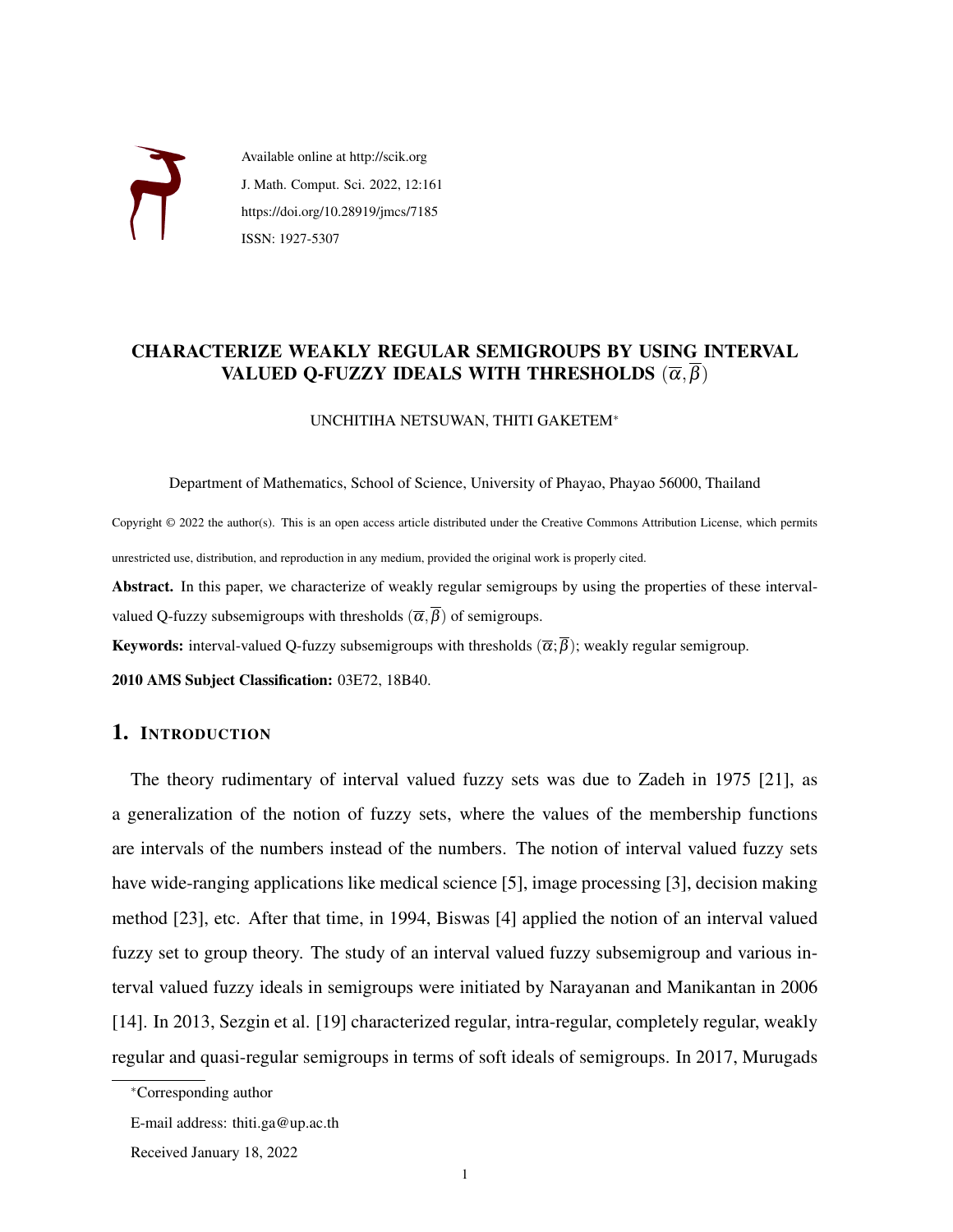et al. [\[12\]](#page-10-3) studied interval valued Q-fuzzy subsemigroup of ordered semigroup. In 2014, Ab-dullah et al. [\[1\]](#page-10-4) recommended definitions of  $(\overline{\alpha}, \overline{\beta})$ -interval valued fuzzy subsemigroups where  $\overline{\alpha} \prec \overline{\beta}$  and characterized regular semigroups in terms of  $(\overline{\alpha}, \overline{\beta})$ -interval valued fuzzy subsemigroups. In 2019, Murugads and Arikrishnan [\[13\]](#page-10-5) gave concept of interval valued Q-fuzzy ideal with thresholds  $(\overline{\alpha}, \overline{\beta})$  where  $\overline{\alpha} \prec \overline{\beta}$  and characterized regular semigroups in terms of interval valued Q-fuzzy ideal with thresholds  $(\overline{\alpha}, \overline{\beta})$ .

In this article, we characterize of weakly regular semigroups by using the properties of these interval-valued Q-fuzzy subsemigroups with thresholds  $(\overline{\alpha}, \overline{\beta})$  of semigroups.

### 2. PRELIMINARIES

Next we review some basic concepts, necessary to helpuseful in next the part.

A non-empty subset *K* of a semigroup *S* is called a *subsemigroup* of *S* if  $K^2 \subseteq K$ . A nonempty subset *K* of a semigroup *S* is called a *left* (right) ideal of *S* if  $SK \subseteq K$  ( $KS \subseteq K$ ). An *ideal K* of *S* is a non-empty subset which is both a left ideal and a right ideal of *S*. A nonempty subset *K* of *S* is called a *generalized bi-ideal* of *S* if  $KSK \subseteq K$ . A subsemigroup *K* of a semigroup *S* is called a *bi-ideal* of *S* if  $KSK \subseteq K$ . A subsemigroup *K* of a semigroup *S* is called a *interior ideal* of *S* if *SKS* ⊆ *K*. A subsemigroup *K* of a semigroup *S* is called a *quasi-ideal* of *S* if *SK* ∩ *KS*  $\subseteq$  *K*.

For any  $p_i \in [0,1]$  where  $i \in \mathcal{A}$  define

$$
\bigvee_{i\in\mathscr{A}}p_i:=\sup_{i\in\mathscr{A}}\{p_i\}\quad\text{and}\quad\bigwedge_{i\in\mathscr{A}}p_i:=\inf_{i\in\mathscr{A}}\{p_i\}.
$$

We see that for any  $p, q \in [0, 1]$ , we have

$$
p \lor q = \max\{p,q\}
$$
 and  $p \land q = \min\{p,q\}.$ 

Let  $\mathscr C$  be the set of all closed subintervals [0, 1], i.e.,

$$
\mathscr{C} = \{ \overline{p} = [p^-, p^+] \mid 0 \le p^- \le p^+ \le 1 \}.
$$

We note that  $[p, p] = \{p\}$  for all  $p \in [0, 1]$ . For  $p = 0$  or 1 we shall denote  $\overline{0} = [0, 0] = \{0\}$ and  $\bar{1} = [1, 1] = \{1\}.$ 

Let  $\overline{p} = [p^-, p^+]$  and  $\overline{q} = [q^-, q^+]$  in  $\mathscr{C}$ . Define the operations " $\preceq$ ", " $=$ ", " $\wedge$ " " $\vee$ " as follows: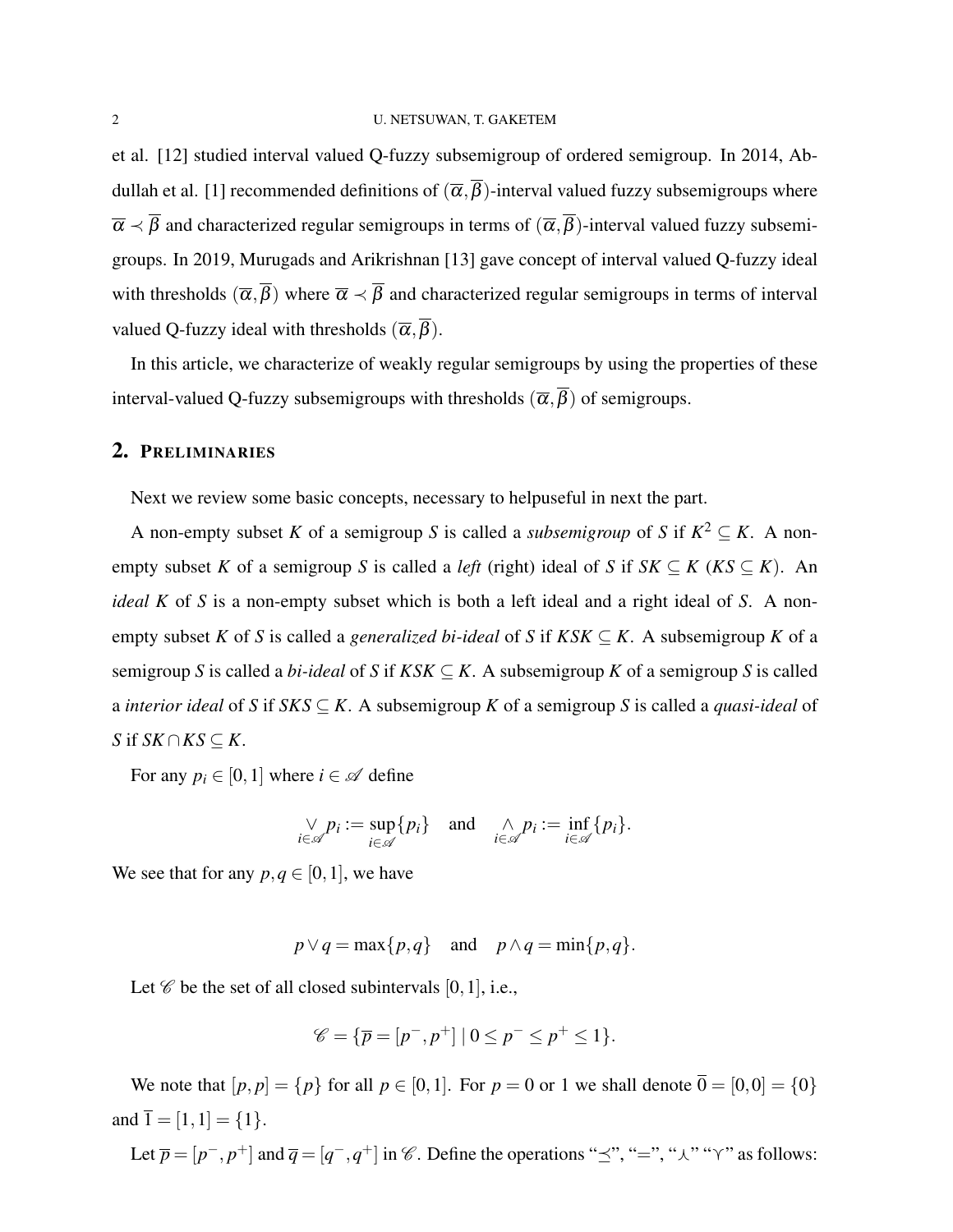- (1)  $\overline{p} \preceq \overline{q}$  if and only if  $p^- \leq q^-$  and  $p^+ \leq q^+$ ,
- (2)  $\overline{p} = \overline{q}$  if and only if  $p^- = q^-$  and  $p^+ = q^+$ ,
- (3)  $\overline{p} \wedge \overline{q} = [(p^- \wedge q^-), (p^+ \wedge q^+)],$
- (4)  $\overline{p} \vee \overline{q} = [(p^- \vee q^-), (p^+ \vee q^+)].$ If  $\overline{p} \succ \overline{q}$ , we mean  $\overline{q} \prec \overline{p}$ .

**Proposition 2.1.** [\[6\]](#page-10-6) Let  $\overline{p}, \overline{q}, \overline{r} \in \mathscr{C}$ . Then the following properties are true:

(1) 
$$
\overline{p} \wedge \overline{p} = \overline{p}
$$
 and  $\overline{p} \vee \overline{p} = \overline{p}$ ,  
\n(2)  $\overline{p} \wedge \overline{q} = \overline{q} \wedge \overline{p}$  and  $\overline{p} \vee \overline{q} = \overline{q} \vee \overline{p}$ ,  
\n(3)  $(\overline{p} \wedge \overline{q}) \wedge \overline{r} = \overline{p} \wedge (\overline{q} \wedge \overline{r})$  and  
\n $(\overline{p} \vee \overline{q}) \vee \overline{r} = \overline{p} \vee (\overline{q} \vee \overline{r})$ ,  
\n(4)  $(\overline{p} \wedge \overline{q}) \vee \overline{r} = (\overline{p} \vee \overline{r}) \wedge (\overline{q} \vee \overline{r})$  and

- $(\overline{p}\,\gamma\,\overline{q})\,\overline{\lambda}\,\overline{r} = (\overline{p}\,\overline{\lambda}\,\overline{r})\,\gamma\,(\overline{q}\,\overline{\lambda}\,\overline{r}),$
- (5) If  $\overline{p} \preceq \overline{q}$ , then  $\overline{p} \wedge \overline{r} \preceq \overline{q} \wedge \overline{r}$  and  $\overline{p} \vee \overline{r} \preceq \overline{q} \vee \overline{r}$ .

For each interval  $\overline{p}_i = [p_i^-]$  $\bar{i}$ ,  $p_i^+$  $i^+$  $\} \in \mathscr{C}$ ,  $i \in \mathscr{A}$  where  $\mathscr{A}$  is an index set, we define

$$
\underset{i \in \mathscr{A}}{\wedge} \overline{p}_i = [\underset{i \in \mathscr{A}}{\wedge} p_i^- , \underset{i \in \mathscr{A}}{\wedge} p_i^+ ] \text{ and } \underset{i \in \mathscr{A}}{\wedge} \overline{p}_i = [\underset{i \in \mathscr{A}}{\vee} p_i^- , \underset{i \in \mathscr{A}}{\vee} p_i^+ ].
$$

A fuzzy subset (fuzzy set) of a set *T* is a function  $f: T \rightarrow [0,1]$ .

Definition 2.1. Let *S* be a semigroup and *Q* be a non-empty set. A Q-fuzzy subset (Q-fuzzy set) of a set *T* is a function  $f : S \times Q \rightarrow [0,1]$ 

**Definition 2.2.** [\[17\]](#page-11-4) Let *T* be a non-empty set. An interval valued fuzzy subset (shortly, IVF subset) of *T* is a function  $\overline{f} : T \to \mathscr{C}$ 

Definition 2.3. [\[12\]](#page-10-3) Let *S* be a semigroup and *Q* be a non-empty set. An interval valued Q-fuzzy subset (shortly, IVQF subset) of *T* is a function  $\overline{f}$  :  $S \times Q \rightarrow \mathscr{C}$ 

Definition 2.4. [\[12\]](#page-10-3) Let *K* be a non-empty subset of a semigroup *S* and *Q* be a non-empty set . An interval valued characteristic function  $\overline{\lambda}_K$  of *K* is defined to be a function  $\overline{\lambda}_K$ :  $S \times Q \to C$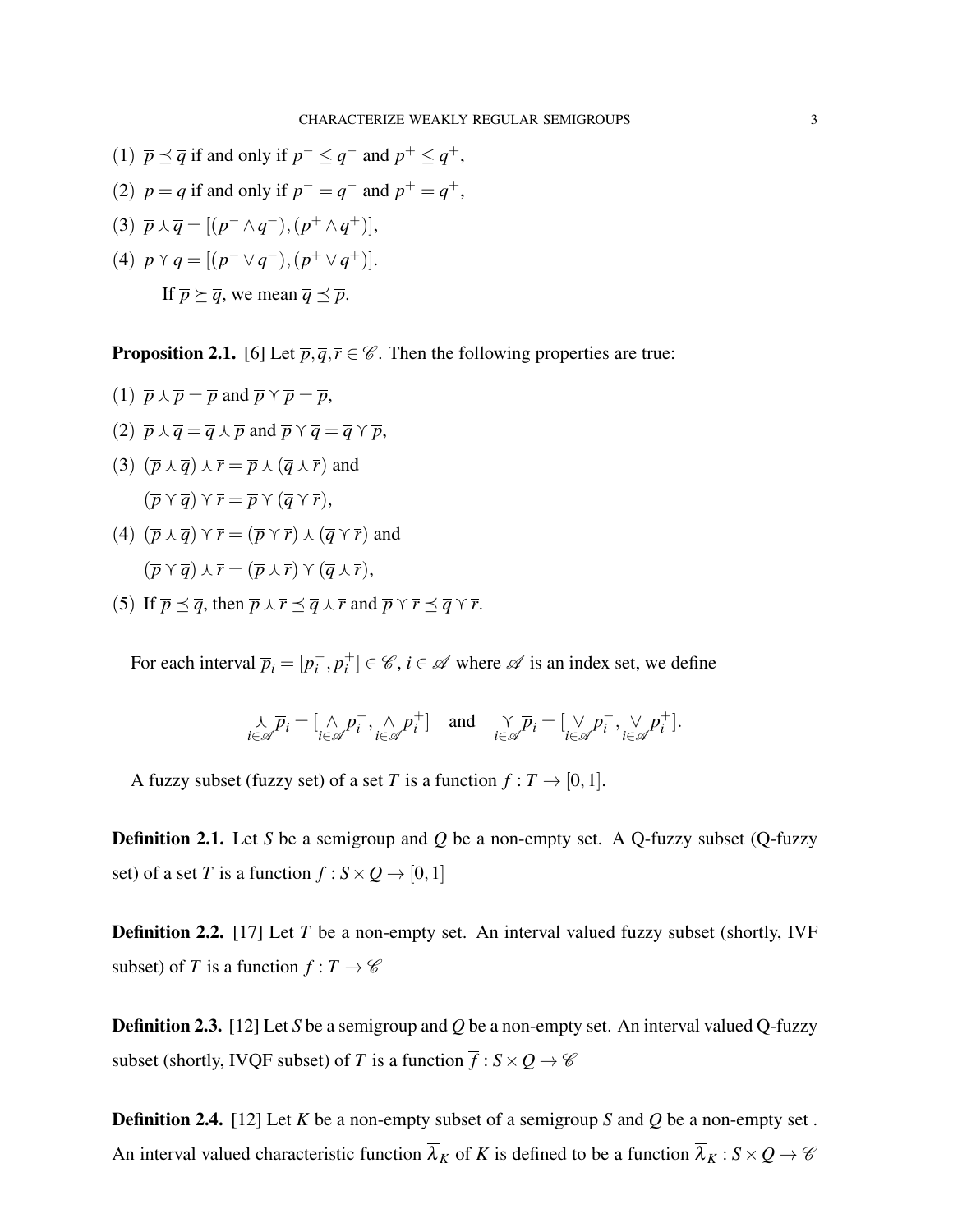by

$$
\overline{\lambda}_K(u,q) = \begin{cases} \overline{1} & \text{if } u \in K \\ \overline{0} & \text{if } u \notin K \end{cases}
$$

for all  $u \in T$ .

For two IVQF subsets  $\overline{f}$  and  $\overline{g}$  of a semigroups *S*, define

(1)  $\overline{f} \sqsubseteq \overline{g} \Leftrightarrow \overline{f}(u,q) \preceq \overline{g}(u,q)$  for all  $u \in S$  and  $q \in Q$ , (2)  $\overline{f} = \overline{g} \Leftrightarrow \overline{f} \sqsubset \overline{g}$  and  $\overline{g} \sqsubset \overline{f}$ ,  $(3)$   $(\overline{f} \sqcap \overline{g})(u,q) = \overline{f}(u,q) \wedge \overline{g}(u,q)$  for all  $u \in S$  and  $q \in Q$ .

For two IVQF subsets  $\overline{f}$  and  $\overline{g}$  of a semigroup *S*. Then the product  $\overline{f} \circ \overline{g}$  is defined as follows for all  $u \in S$  and  $q \in Q$ ,

$$
(\overline{f} \circ \overline{g})(u,q) = \begin{cases} \gamma \quad \text{if } F_u \neq \emptyset, \\ (y,z) \in F_u \end{cases}
$$
  
0  
if  $F_u = \emptyset$ ,  
if  $F_u = \emptyset$ ,

where  $F_u := \{(y, z) \in S \times S \mid u = yz\}$  [\[12\]](#page-10-3).

Next, we shall give definitions of various types of IVQF subsemigroup of a semigroups.

## **Definition 2.5.** [\[13\]](#page-10-5) An IVF subset  $\overline{f}$  of a semigroup *S* is said to be

- (1) an *IVQF subsemigroup* of *S* if  $\overline{f}(uv,q) \succeq \overline{f}(u,q) \wedge \overline{f}(v,q)$  for all  $u, v \in S$  and  $q \in Q$ ,
- (2) an *IVQF left (right) ideal* of *S* if  $\overline{f}(uv,q) \succeq \overline{f}(v,q)$  ( $\overline{f}(uv,q) \succeq \overline{f}(u,q)$ ) for all  $u, v \in S$  and *q* ∈ *Q*. An *IVQF ideal* of *S* if it is both an IVQF left ideal and an IVQF right ideal of *S*,
- (3) an *IVQF generalized bi-ideal* of *S* if  $\overline{f}(uvw, q) \succeq \overline{f}(u, q) \wedge \overline{f}(w, q)$  for all  $u, v, w \in S$  and *q* ∈ *Q*,
- (4) an *IVQF bi-ideal* of *S* if  $\overline{f}$  is an IVQF subsemigroup of *S* and  $\overline{f}(uvw, q) \succeq \overline{f}(u, q) \wedge \overline{f}(w, q)$ for all  $u, v, w \in S$  and  $q \in Q$ ,
- (5) an *IVQF interior ideal* of *S* if if  $\overline{f}$  is an IVQF subsemigroup of *S* and  $\overline{f}(uav,q) \succeq \overline{f}(a,q)$ for all  $a, u, v \in S$  and  $q \in Q$ ,
- (6) an *IVQF quasi-ideal* of *S* if  $\overline{f}(u,q) \succeq (\overline{\mathscr{S}} \circ \overline{f})(u,q) \wedge (\overline{f} \circ \overline{\mathscr{S}})(u,q)$ , for all  $u \in S$  and  $q \in Q$ where  $\overline{S}$  is an IVQF subset of *S* mapping every element of *S* on  $\overline{1}$ .

The thought of an IVQF subsemigroup with thresholds  $(\overline{\alpha}, \overline{\beta})$  where  $\overline{\alpha} \prec \overline{\beta}$  as follows: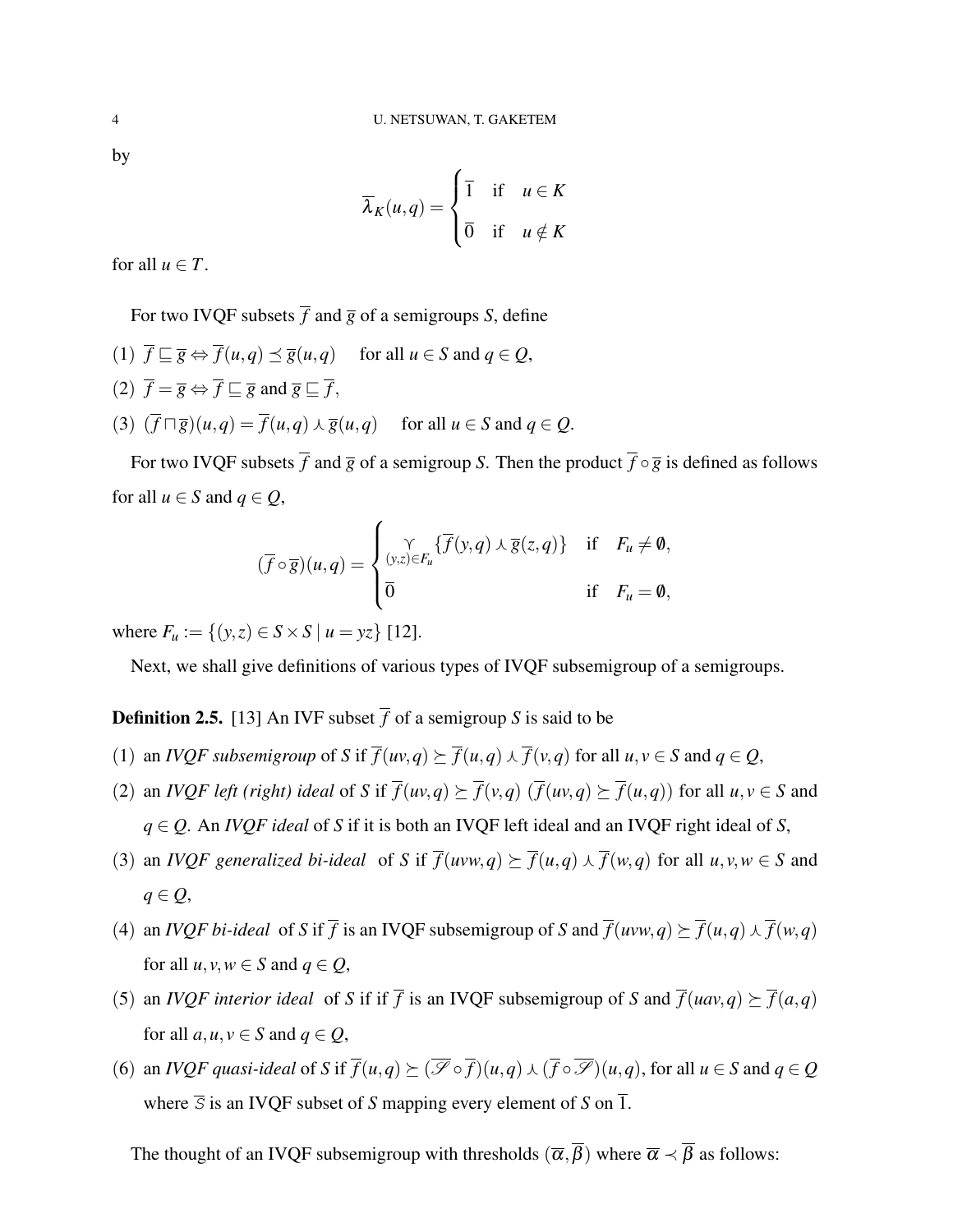**Definition 2.6.** [\[13\]](#page-10-5) An IVF subset  $\overline{f}$  of a semigroup *S* and  $\overline{\alpha} \prec \overline{\beta}$  and  $\overline{\alpha}, \overline{\beta} \in \mathscr{C}$  is said to be

- (1) an *IVQF* subsemigroup with thresholds  $(\overline{\alpha}, \overline{\beta})$  of *S* if  $\overline{f}(uv, q) \vee \overline{\alpha} \succ \overline{f}(u, q) \wedge \overline{f}(v, q) \wedge \overline{\beta}$ for all  $u, v \in S$  and  $q \in Q$ ,
- (2) an *IVQF left (right) ideal with thresholds*  $(\overline{\alpha}, \overline{\beta})$  of *S* if  $\overline{f}(uv, q) \vee \overline{\alpha} \succeq \overline{f}(v, q) \wedge \overline{\beta}$  ( $\overline{f}(uv, q) \vee \overline{\beta}$ )  $\overline{\alpha} \succeq \overline{f}(u,q) \wedge \overline{\beta}$  for all  $u, v \in S$  and  $q \in Q$ . An *IVQF ideal with thresholds*  $(\overline{\alpha}, \overline{\beta})$  of *S* if it is both an IVF left ideal and an IVF right ideal of *S*,
- (3) an *IVQF generalized bi-ideal with thresholds*  $(\overline{\alpha}, \overline{\beta})$  of *S* if  $\overline{f}(uvw, q) \vee \overline{\alpha} \geq \overline{f}(u, q) \vee \overline{\beta}$  $\overline{f}(w, q) \wedge \overline{B}$  for all *u*, *v*,  $w \in S$  and  $q \in Q$ ,
- (4) an *IVQF bi-ideal with thresholds*  $(\overline{\alpha}, \overline{\beta})$  of *S* if  $\overline{f}$  is an IVQF subsemigroup with thresholds  $(\overline{\alpha}, \overline{\beta})$  of *S* and  $\overline{f}(uvw, q) \vee \overline{\alpha} \geq \overline{f}(u, q) \wedge \overline{f}(w, q) \wedge \overline{\beta}$  for all  $u, v, w \in S$  and  $q \in Q$ ,
- (5) an *IVQF interior ideal with thresholds*  $(\overline{\alpha}, \overline{\beta})$  of *S* if  $\overline{f}$  is an IVQF subsemigroup with thresholds  $(\overline{\alpha}, \overline{\beta})$  of *S* and  $\overline{f}(uav, q) \vee \overline{\alpha} \succeq \overline{f}(a,q) \wedge \overline{\beta}$  for all  $a, u, v \in S$  and  $q \in Q$ ,
- (6) an *IVQF quasi-ideal with thresholds*  $(\overline{\alpha}, \overline{\beta})$  of *S* if  $\overline{f}(u,q) \vee \overline{\alpha} \succeq (\overline{\mathscr{S}} \circ \overline{f})(u,q) \wedge$  $(\overline{f} \circ \overline{\mathscr{S}})(u,q) \wedge \overline{\beta}$ , for all  $u \in S$  and  $q \in Q$ .

**Remark 2.2.** [\[13\]](#page-10-5) It is clear to see that every IVQF bi-ideal with thresholds  $(\overline{\alpha}, \overline{\beta})$  is an IVQF generalized bi-ideal with thresholds  $(\overline{\alpha}, \overline{\beta})$  of *S*, every IVQF ideal with thresholds  $(\overline{\alpha}, \overline{\beta})$  is an IVQF interior ideal with thresholds  $(\overline{\alpha}, \overline{\beta})$  of *S* and IVQF quasi-ideal with thresholds  $(\overline{\alpha}, \overline{\beta})$  is an IVQF bi-ideal with thresholds  $(\overline{\alpha}, \overline{\beta})$  of *S*.

In this ensuing theorem is present relationship between types ideals of a semigroup *S* and the interval valued characteristic function.

<span id="page-4-0"></span>Theorem 2.3. [\[13\]](#page-10-5) If *K* is a left ideal (right ideal generalized bi-ideal, bi-ideal, interior ideal, quasi-ideal) of *S*, then characteristic function  $\bar{\chi}$  is an IVQF left ideal (right ideal, generalized bi-ideal, bi-ideal, interior ideal, quasi-ideal) with thresholds  $(\overline{\alpha}, \overline{\beta})$  of *S* for all  $\overline{\alpha} \prec \overline{\beta}$  and  $\overline{\alpha}, \overline{\beta} \in \mathscr{C}$ .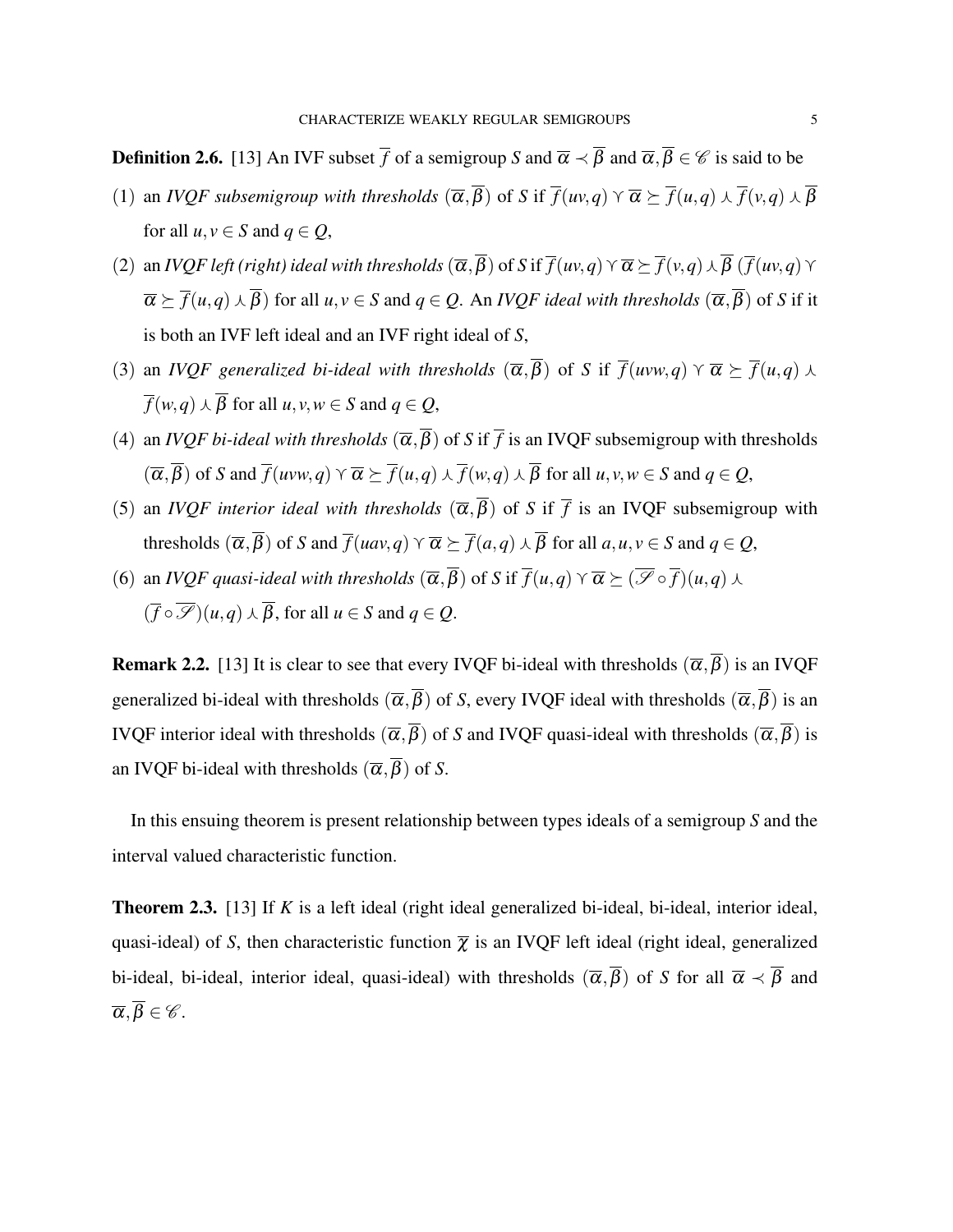# 3. CHARACTERIZATIONS OF WEAKLY REGULAR SEMIGROUP BY THEIR INTERVAL VALUED Q-FUZZY IDEALS WITH THRESHOLDS  $(\overline{\alpha},\overline{\beta})$

In this part, we review symbols of IVQF ideals with thresholds  $(\overline{\alpha}, \overline{\beta})$  for use characterizes a semigroup in terms IVQF ideals with thresholds  $(\overline{\alpha}, \overline{\beta})$  of semigroup. And we characterized a wearkly reugular semigroup in terms IVQF ideals with thresholds  $(\overline{\alpha}, \overline{\beta})$  of semigroup.

In 2019, [\[13\]](#page-10-5) Murugads and Arikrishnan propose symbols of IVQF ideals with thresholds  $(\overline{\alpha},\overline{\beta})$  for use characterizes a semigroup in terms IVQF ideals with thresholds  $(\overline{\alpha},\overline{\beta})$  of semigroup.

For any IVQF subset  $\overline{f}$  of a semigroup *S* with  $\overline{\alpha} \prec \overline{\beta}$  and  $\overline{\alpha}, \overline{\beta} \in \mathscr{C}$ ., define

$$
\overline{f}_{(\overline{\alpha},\overline{\beta})}(u,q)=(\overline{f}(u,q)\wedge\overline{\alpha})\wedge\overline{\beta}
$$

for all  $u \in S$  and  $q \in Q$ .

For any IVQF subsets  $\overline{f}$  and  $\overline{g}$  of a semigroup *S* with  $\overline{\alpha} \prec \overline{\beta}$  and  $\overline{\alpha}, \overline{\beta} \in \mathscr{C}$ , define the operation " $\lambda \frac{\overline{\alpha}}{\beta}$ " as follows:

$$
(\overline{f} \wedge \frac{\overline{\alpha}}{\overline{\beta}} \overline{g})(u,q) = (\overline{f}(u,q) \wedge \overline{g}(u,q) \wedge \overline{\alpha}) \vee \overline{\beta}
$$

for all  $u \in S$  and  $q \in Q$ . And define the product  $\overline{f} \circ \frac{\overline{\alpha}}{a}$  $\frac{\alpha}{\beta}$   $\overline{g}$  as follows: for all  $u \in S$  and  $q \in Q$ ,

$$
(\overline{f} \circ \overline{\frac{\alpha}{\beta}} \overline{g})(u,q) = ((\overline{f} \circ \overline{g})(u,q) \wedge \overline{\alpha}) \vee \overline{\beta}
$$

where

$$
(\overline{f} \circ \overline{g})(u,q) = \begin{cases} \gamma \\ (x,y) \in F_u \{ \overline{f}(x,q) \wedge \overline{g}(y,q) \} & \text{if } F_u \neq \emptyset, \\ \overline{0} & \text{if } F_u = \emptyset, \end{cases}
$$

where  $F_u := \{(x, y) \in S \times S \mid u = xy\}.$ 

**Remark 3.1.** Since  $\overline{\chi}$  is an interval valued characteristic, we have

$$
(\overline{\chi})_{(\overline{\alpha},\overline{\beta})}(u,q) := \begin{cases} \overline{\beta} & \text{if } u \in K, \\ \overline{\alpha} & \text{if } u \notin K. \end{cases}
$$

<span id="page-5-0"></span>**Lemma 3.2.** [\[13\]](#page-10-5) Let *K* and *L* be non-empty subsets of a semigroup *S* with  $\overline{\alpha} \prec \overline{\beta}$  and  $\overline{\alpha}, \overline{\beta} \in \mathscr{C}$ . Then the following assertions hold: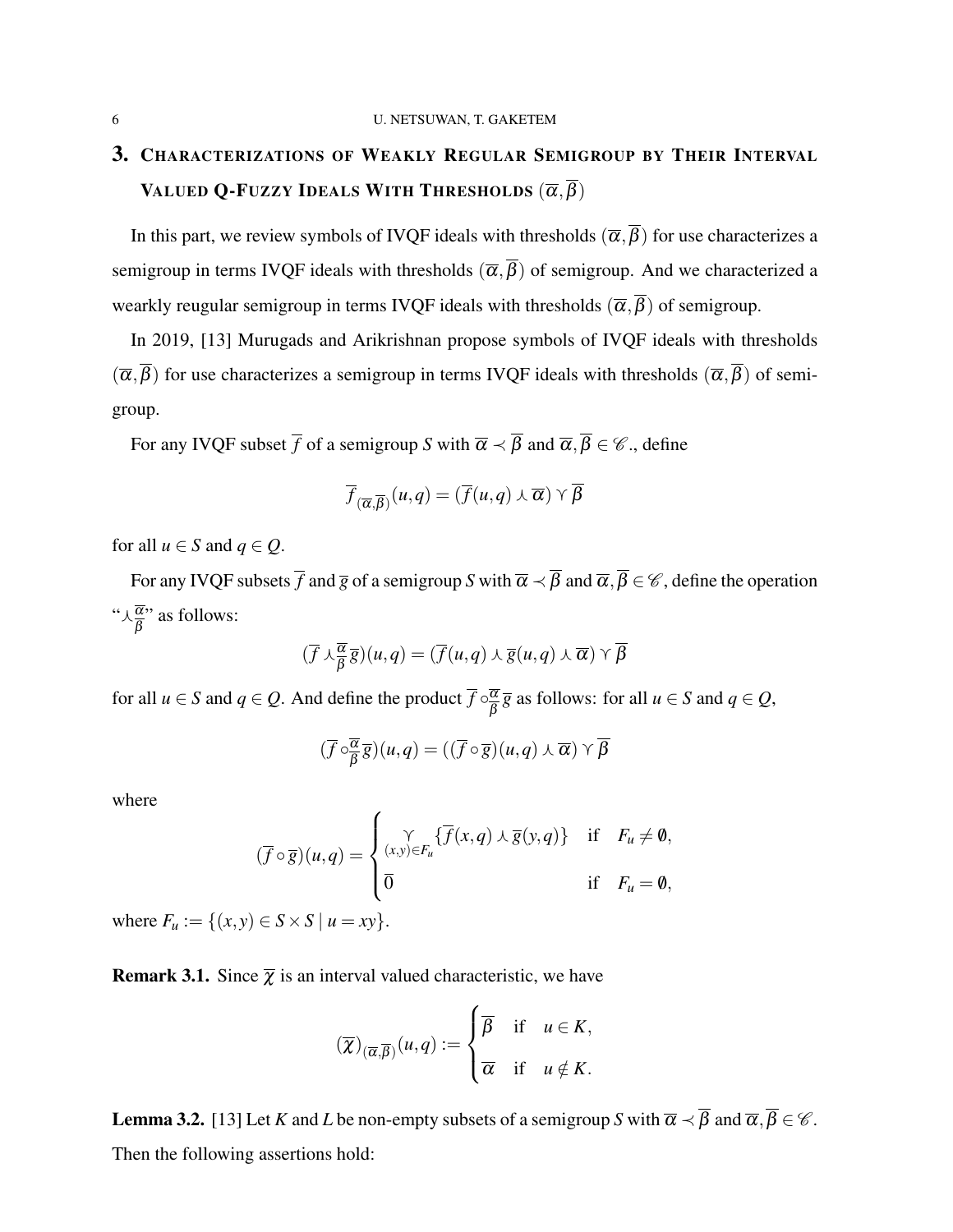$$
(1) \ (\overline{\chi}_K) \wedge \frac{\overline{\alpha}}{\overline{\beta}} (\overline{\chi}_L) = (\overline{\chi}_{K \cap L})_{(\overline{\alpha}, \overline{\beta})}.
$$

$$
(2) (\overline{\chi}_K) \circ \frac{\overline{\alpha}}{\overline{\beta}} (\overline{\chi}_L) = (\overline{\chi}_{KL})_{(\overline{\alpha}, \overline{\beta})}.
$$

On the basis of Lemma [3.3,](#page-6-0) we can prove Theorem [3.5.](#page-6-1)

<span id="page-6-0"></span>**Lemma 3.3.** [\[13\]](#page-10-5) Let *S* be a semigroup. If  $\overline{f}$  is a  $(\overline{\alpha}, \overline{\beta})$ -IVQF right ideal and  $\overline{g}$  is a  $(\overline{\alpha}, \overline{\beta})$ -IVQF left ideal of *S*, then  $\overline{f} \circ \frac{\overline{\alpha}}{a}$  $\overline{\frac{\alpha}{\beta}}\overline{g} \sqsubseteq \overline{f} \wedge \frac{\overline{\alpha}}{\beta} \overline{g}.$ 

The following definition and lemma are tools in proving Theorem [3.5.](#page-6-1)

Definition 3.1. [\[20\]](#page-11-5) A semigroup *S* is called *weakly regular* if for every  $u \in S, u \in (uS)^2$ .

<span id="page-6-2"></span>**Lemma 3.4.** [\[20\]](#page-11-5) A monoid *S* is weakly regular if and only if  $I \cap J = IJ$  for every right ideal *I* and every ideal *J* of *S*.

Now we characterize weakly regular semigroups in terms of generalized IVQF ideals.

<span id="page-6-1"></span>**Theorem 3.5.** A monoid *S* is weakly regular if and only if  $\overline{f} \wedge \frac{\overline{\alpha}}{\beta} \overline{g} = \overline{f} \circ \frac{\overline{\alpha}}{\beta}$  $\frac{\alpha}{\beta}$  $\overline{g}$  for every IVQF right ideal  $\overline{f}$  and every IVQF ideal  $\overline{g}$  with thresholds  $(\overline{\alpha}, \overline{\beta})$  of *S*.

*Proof.* Assume that  $\bar{f}$  is an IVQF right ideal with thresholds  $(\bar{\alpha}, \bar{\beta})$  and  $\bar{g}$  is an IVQF ideal with thresholds  $(\overline{\alpha}, \overline{\beta})$  of *S*. Let  $u \in S$  and  $q \in Q$ . Since *S* is weakly regular, there exist  $p, r \in S$  such that  $u = upur$ . Thus,

$$
(\overline{f} \circ \overline{\overline{g}})(u,q) = ((\overline{f} \circ \overline{g})(u,q) \vee \overline{\beta}) \vee \overline{\alpha} = (\underset{(a,b)\in F_u}{\gamma} {\{\overline{f}(a,q) \vee \overline{g}(b,q)\} \vee \overline{g}(b,q)} \vee \overline{\beta}) \vee \overline{\alpha}
$$
  
\n
$$
= (\underset{(a,b)\in F_{upur}}{\gamma} {\{\overline{f}(a,q) \vee \overline{g}(b,q)\} \vee \overline{\beta}}) \vee \overline{\alpha}
$$
  
\n
$$
\succeq ((\overline{f}(up,q) \vee \overline{\alpha}) \vee (\overline{g}(ur,q)) \vee \overline{\beta}) \vee \overline{\alpha}
$$
  
\n
$$
= ((\overline{f}(up,q) \vee \overline{\alpha}) \vee (\overline{g}(ur,q) \vee \overline{\alpha})) \vee (\overline{\beta} \vee \overline{\alpha})
$$
  
\n
$$
= ((\overline{f}(up,q) \vee \overline{\alpha} \vee \overline{\alpha}) \vee (\overline{g}(ur,q) \vee \overline{\alpha}) \vee (\overline{\beta} \vee \overline{\alpha})
$$
  
\n
$$
= ((\overline{f}(up,q) \vee \overline{\alpha}) \vee (\overline{g}(ur,q) \vee \overline{\alpha}) \vee \overline{\beta}) \vee \overline{\alpha}
$$
  
\n
$$
\succeq ((\overline{f}(u,q) \vee \overline{\beta}) \vee (\overline{g}(u,q) \vee \overline{\beta}) \vee \overline{\beta}) \vee \overline{\alpha}
$$
  
\n
$$
= ((\overline{f}(u,q) \vee \overline{g}(u) \vee \overline{\beta}) \vee \overline{\beta}) \vee \overline{\alpha}
$$
  
\n
$$
= (\overline{f}(u,q) \vee \overline{g}(u,q) \vee \overline{\beta}) \vee \overline{\alpha} = (\overline{f} \vee \overline{\beta} \overline{g})(u,q).
$$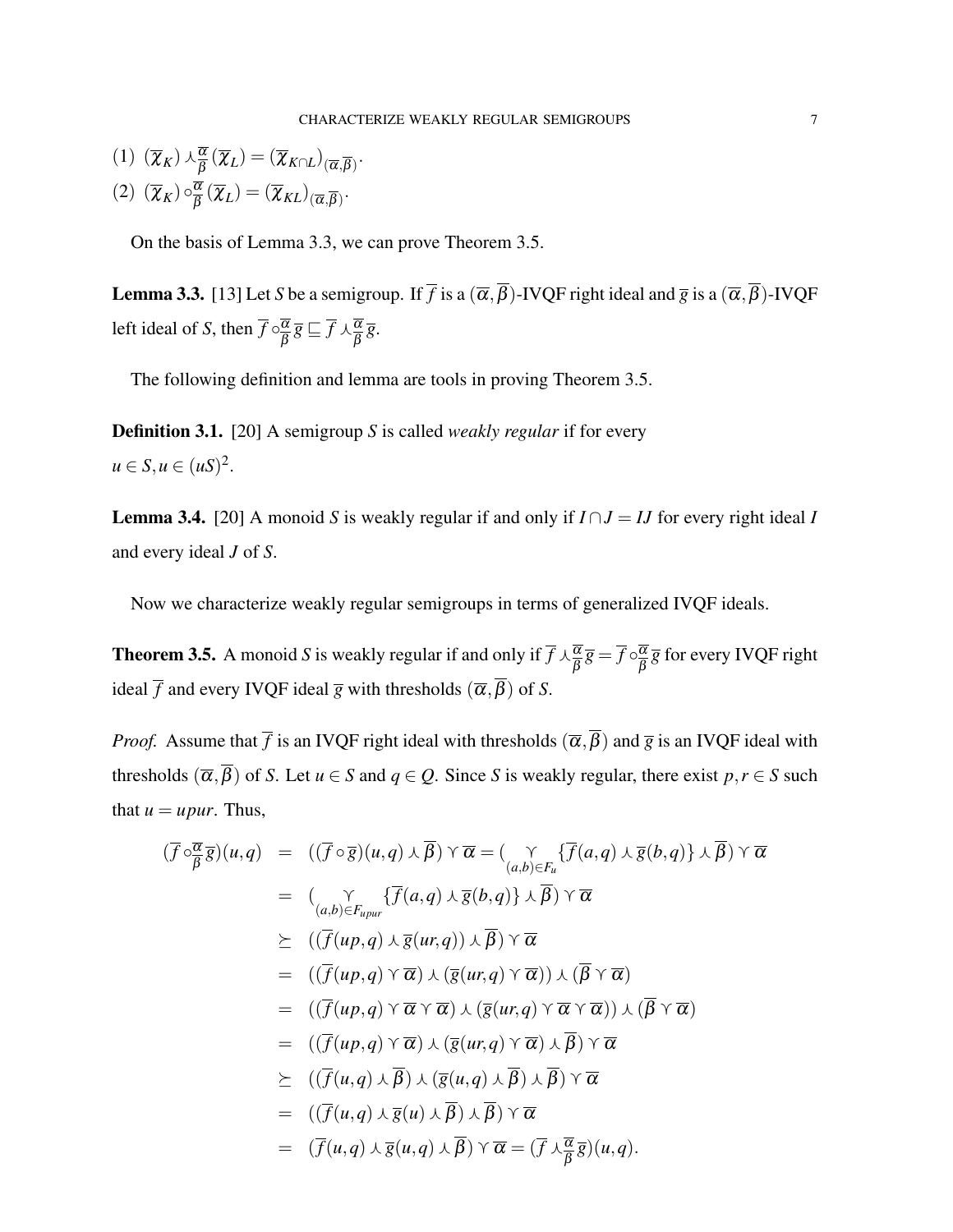Hence,  $(\overline{f} \wedge \frac{\overline{\alpha}}{\beta} \overline{g})(u,q) \preceq (\overline{f} \circ \frac{\overline{\alpha}}{\beta})$  $\frac{\overline{\alpha}}{\overline{\beta}}\overline{g}$   $(u,q)$ . Therefore,  $\overline{f} \wedge \frac{\overline{\alpha}}{\overline{\beta}}\overline{g} \sqsubseteq \overline{f} \circ \frac{\overline{\alpha}}{\overline{\beta}}$  $\frac{\alpha}{\beta}$   $\overline{g}$ . On the other hand, since  $\bar{g}$  is an IVQF ideal with thresholds  $(\bar{\alpha}, \bar{\beta})$  of *S* we see that  $\overline{g}$  is an IVQF left ideal with thresholds  $(\overline{\alpha},\overline{\beta})$  of *S*. Thus by Lemma [3.3,](#page-6-0)  $\overline{f} \circ \frac{\overline{\alpha}}{\beta}$  $\overline{\frac{\alpha}{\beta}}\overline{g} \sqsubseteq \overline{f} \wedge \frac{\overline{\alpha}}{\beta} \overline{g}$ . Hence,  $\overline{f} \wedge \frac{\overline{\alpha}}{\overline{\beta}} \overline{g} = \overline{f} \circ \frac{\overline{\alpha}}{\overline{\beta}}$  $\frac{\alpha}{\beta}$   $\overline{g}$ .

Conversely, let *I* be a right ideal and *J* be an ideal of *S*. Then, by Theorem [2.3,](#page-4-0)  $\overline{\chi}_I$  is an IVQF right ideal and  $\overline{\chi}_J$  is an IVQF ideal with thresholds  $(\overline{\alpha}, \beta)$  of *S*.

By supposition and Lemma [3.2,](#page-5-0) we have

$$
\overline{\beta} = (\overline{\chi}_{I \cap J})_{(\overline{\alpha}, \overline{\beta})}(u, q) = ((\overline{\chi}_I) \wedge \frac{\overline{\alpha}}{\beta}(\overline{\chi}_J))(u, q) = ((\overline{\chi}_I) \circ \frac{\overline{\alpha}}{\beta}(\overline{\chi}_J))(u, q) = (\overline{\chi}_{IJ})_{(\overline{\alpha}, \overline{\beta})}(u, q).
$$

Thus we have  $u \in IJ$ . Hence,  $I \cap J = IJ$ . Therefore, by Lemma [3.4,](#page-6-2) *S* is weakly regular.

The following lemma will be used in the proof of in Theorem [3.7.](#page-7-0)

<span id="page-7-1"></span>Lemma 3.6. [\[19\]](#page-11-3) Let *S* be a monoid. Then the following statements are equivalent:

- (1) *S* is weakly regular.
- (2)  $Q ∩ I ⊆ QI$  for every quasi-ideal  $Q$  and every ideal *I* of *S*.

<span id="page-7-0"></span>**Theorem 3.7.** For a monoid *S*, the following statements are equivalent.

- (1) *S* is weakly regular.
- (2)  $\overline{f} \wedge \frac{\overline{\alpha}}{\overline{\beta}} \overline{g} \sqsubseteq \overline{f} \circ \frac{\overline{\alpha}}{\overline{\beta}}$  $\frac{\alpha}{\beta}$  *g* for every IVQF quasi-ideal  $\overline{f}$  and every IVQF ideal  $\overline{g}$  with thresholds  $(\overline{\alpha},\beta)$ of *S*.
- (3)  $\overline{f} \wedge \frac{\overline{\alpha}}{\overline{\beta}} \overline{g} \sqsubseteq \overline{f} \circ \frac{\overline{\alpha}}{\overline{\beta}}$  $\frac{\alpha}{\beta}$  *g* for every IVQF bi-ideal  $\overline{f}$  and every IVQF ideal  $\overline{g}$  with thresholds  $(\overline{\alpha}, \beta)$ of *S*.
- (4)  $\overline{f} \wedge \frac{\overline{\alpha}}{\overline{\beta}} \overline{g} \sqsubseteq \overline{f} \circ \frac{\overline{\alpha}}{\overline{\beta}}$  $\frac{\alpha}{\beta} \overline{g}$  for every IVQF generalized bi-ideal  $\overline{f}$  and every IVQF interior ideal  $\overline{g}$  with thresholds  $(\overline{\alpha}, \overline{\beta})$  of *S*.

*Proof.* (1)  $\Rightarrow$  (4) Assume that  $\overline{f}$  is an IVQF generalized bi-ideal with thresholds  $(\overline{\alpha}, \overline{\beta})$  and  $\overline{g}$ is an IVQF interior ideal with thresholds  $(\overline{\alpha}, \overline{\beta})$  of *S*. Let  $u \in S$  and  $q \in Q$ . Then there exist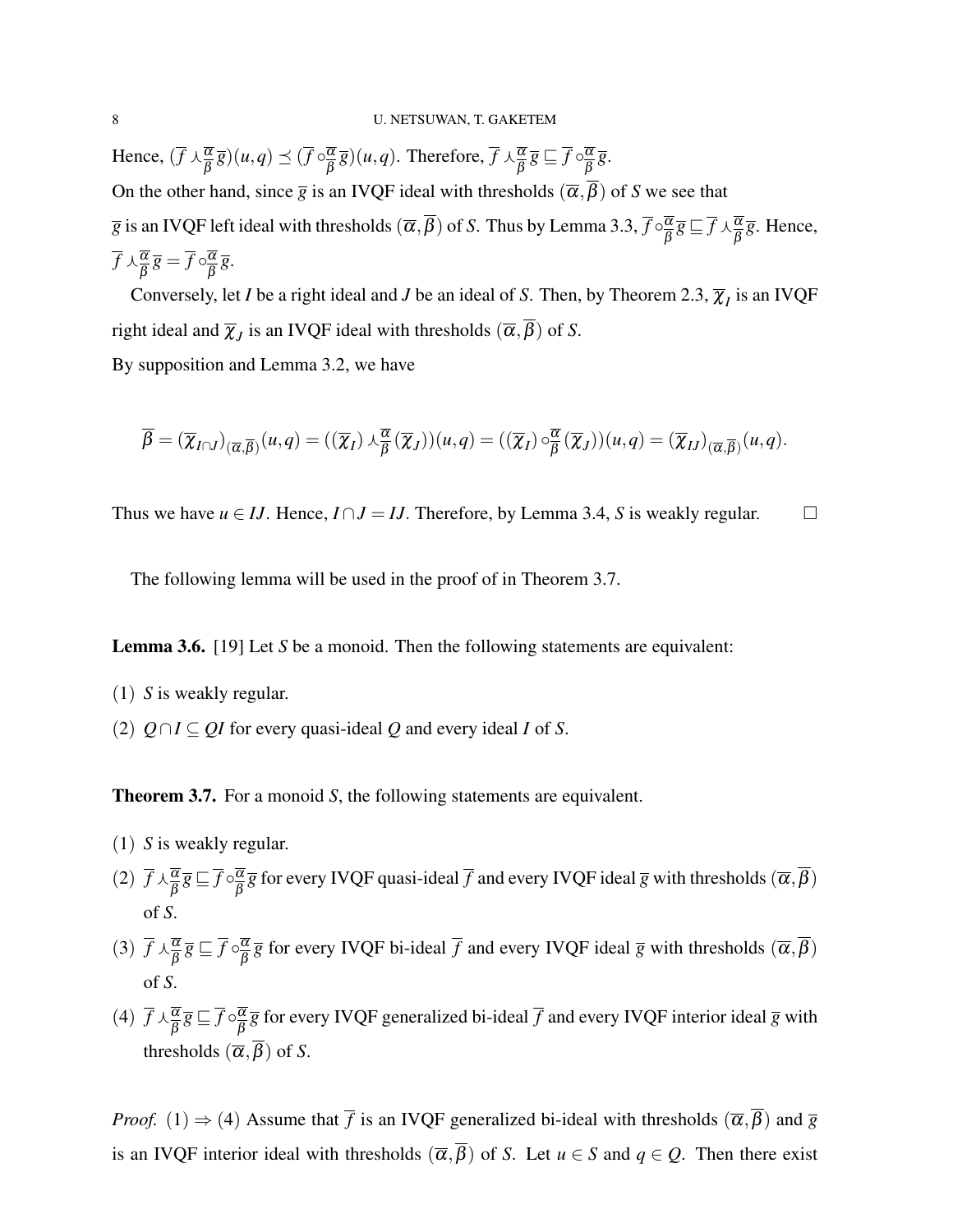$p, r \in S$  such that  $u = upur$ . Thus,

$$
(\overline{f} \circ \overline{\overline{\beta}} \overline{g})(u,q) = ((\overline{f} \circ \overline{g})(u,q) \vee \overline{\beta}) \vee \overline{\alpha} = (\underset{(i,j)\in F_u}{\gamma} {\{\overline{f}(i,q) \vee \overline{g}(j,q)\} \vee \overline{\beta}}) \vee \overline{\alpha}
$$
  
\n
$$
= (\underset{(i,j)\in F_{upur}}{\gamma} {\{\overline{f}(i) \vee \overline{g}(j)\} \vee \overline{\beta}}) \vee \overline{\alpha})
$$
  
\n
$$
\succeq ((\overline{f}(u,q) \vee \overline{g}(pur,q)) \vee \overline{\beta}) \vee \overline{\alpha} = (\overline{f}(u) \vee (\overline{g}(pur) \vee \overline{\alpha}) \vee \overline{\beta}) \vee \overline{\alpha}
$$
  
\n
$$
\succeq (\overline{f}(u,q) \vee (\overline{g}(u,q) \vee \overline{\beta}) \vee \overline{\beta}) \vee \overline{\alpha} = (\overline{f}(u,q) \vee \overline{g}(u,q) \vee \overline{\beta}) \vee \overline{\alpha}
$$
  
\n
$$
= (\overline{f} \vee \overline{\overline{\beta}} \overline{g})(u,q).
$$

Hence,  $(\overline{f} \wedge \frac{\overline{\alpha}}{\beta} \overline{g})(u,q) \preceq (\overline{f} \circ \frac{\overline{\alpha}}{\beta})$  $\frac{\overline{\alpha}}{\overline{\beta}}\overline{g}$   $(u,q)$ . Therefore,  $\overline{f} \wedge \frac{\overline{\alpha}}{\overline{\beta}}\overline{g} \sqsubseteq \overline{f} \circ \frac{\overline{\alpha}}{\overline{\beta}}$  $\frac{\alpha}{\beta}$   $\overline{g}$ .

 $(4) \Rightarrow (3) \Rightarrow (2)$  This is obvious because every IVQF bi-ideal with thresholds  $(\overline{\alpha}, \overline{\beta})$  is an IVQF generalized bi-ideal with thresholds  $(\overline{\alpha}, \overline{\beta})$  of *S*, every IVQF ideal is an IVQF interior ideal with thresholds  $(\overline{\alpha}, \overline{\beta})$  of *S* and every IVQF quasi-ideal with thresholds  $(\overline{\alpha}, \overline{\beta})$  is an IVQF bi-ideal with thresholds  $(\overline{\alpha}, \overline{\beta})$  of *S*.

 $(2) \Rightarrow (1)$  Let *Q* be a quasi-ideal and *I* be an ideal of *S*. Then, by Theorem [2.3,](#page-4-0)  $\overline{\chi}_Q$  is an IVQF quasi-ideal with thresholds  $(\overline{\alpha}, \beta)$  and  $\overline{\chi}_I$  is an IVQF ideal with thresholds  $(\overline{\alpha}, \beta)$  of *S*. By supposition and Lemma [3.2,](#page-5-0) we have

$$
\overline{\beta} = (\overline{\chi}_{Q\cap I})_{(\overline{\alpha},\overline{\beta})}(u,q) = ((\overline{\chi}_{Q}) \wedge \frac{\overline{\alpha}}{\beta}(\overline{\chi}_{I}))(u,q) \sqsubseteq ((\overline{\chi}_{Q}) \circ \frac{\overline{\alpha}}{\beta}(\overline{\chi}_{I}))(u,q) = (\overline{\chi}_{QI})_{(\overline{\alpha},\overline{\beta})}(u,q).
$$

Thus,  $u \in OL$ . Hence,  $O \cap I \subseteq OL$ . Therefore, by Lemma [3.6,](#page-7-1) *S* is weakly regular.

The following lemma will be used in the proof of in Theore[m3.9.](#page-8-0)

<span id="page-8-1"></span>Lemma 3.8. [\[19\]](#page-11-3) Let *S* be a monoid. Then the following statements are equivalent:

(1) *S* is weakly regular.

(2) *Q*∩*I* ∩*R* ⊆ *QIR* for every quasi-ideal *Q*, every ideal *I* and every right ideal *R* of *S*.

<span id="page-8-0"></span>**Theorem 3.9.** Let *S* be a monoid. Then the following statements are equivalent:

- (1) *S* is weakly regular.
- (2)  $\overline{f} \wedge \frac{\overline{\alpha}}{\overline{\beta}} \overline{g} \wedge \frac{\overline{\alpha}}{\overline{\beta}} \overline{h} \sqsubseteq \overline{f} \circ \frac{\overline{\alpha}}{\overline{\beta}}$  $\overline{\overline{\beta}}\ \overline{\overline{g}}\ \circ \overline{\overline{\beta}}\ \overline{\beta}$  $\frac{\alpha}{\beta}$ *h*, for every IVQF quasi-ideal  $\overline{f}$ , every IVQF ideal  $\overline{g}$  and every IVQF right ideal  $\overline{h}$  with thresholds  $(\overline{\alpha}, \overline{\beta})$  of *S*.
- (3)  $\overline{f} \wedge \frac{\overline{\alpha}}{\overline{\beta}} \overline{g} \wedge \frac{\overline{\alpha}}{\overline{\beta}} \overline{h} \sqsubseteq \overline{f} \circ \frac{\overline{\alpha}}{\overline{\beta}}$  $\overline{\overline{\beta}}\ \overline{\overline{g}}\circ \overline{\overline{\beta}}\ \overline{\beta}$  $\frac{\alpha}{\beta}$ *h*, for every IVQF bi-ideal  $\overline{f}$ , every IVQF ideal  $\overline{g}$  and every IVQF right ideal  $\overline{h}$  with thresholds  $(\overline{\alpha}, \overline{\beta})$  of *S*.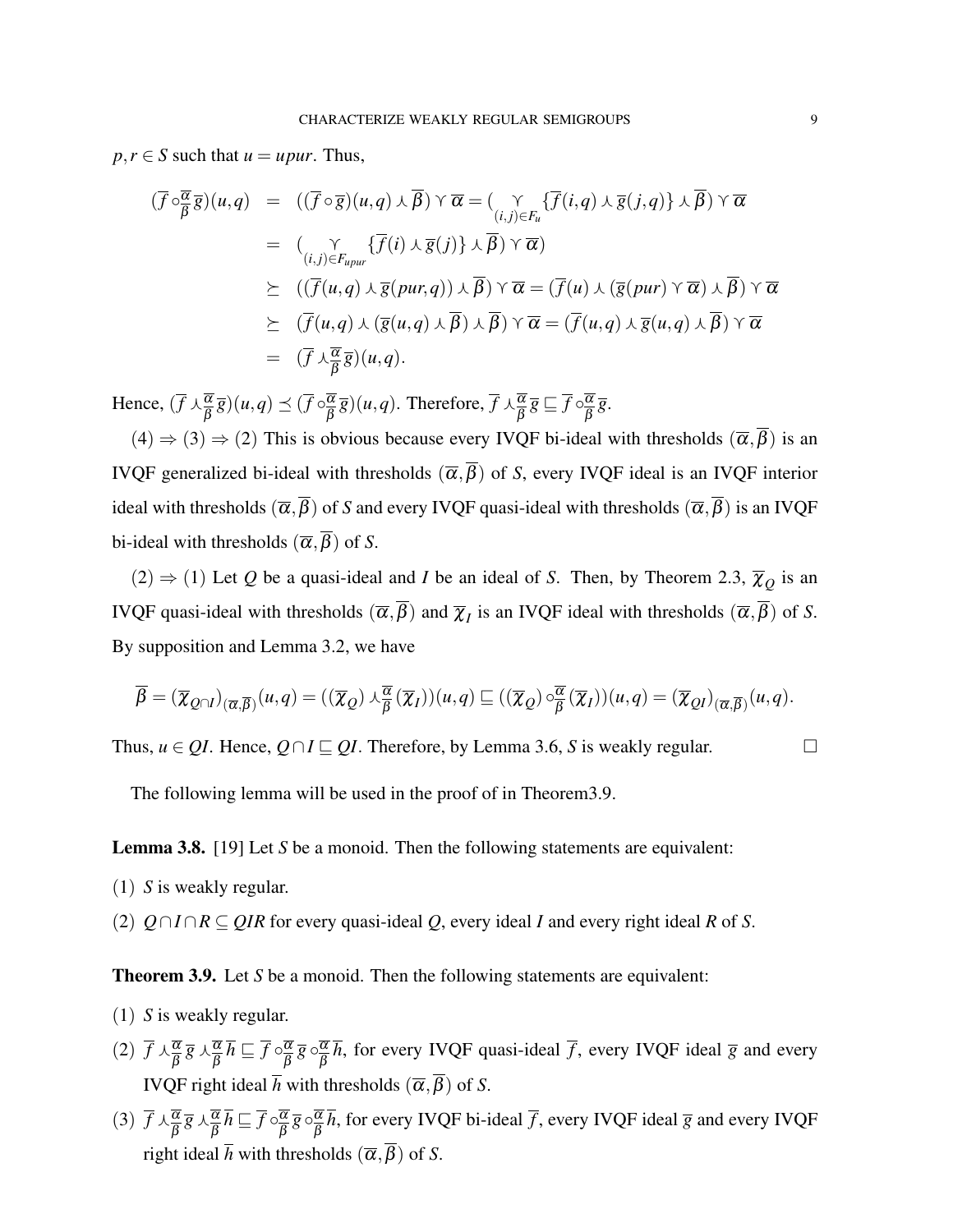(4)  $\overline{f} \wedge \frac{\overline{\alpha}}{\overline{\beta}} \overline{g} \wedge \frac{\overline{\alpha}}{\overline{\beta}} \overline{h} \sqsubseteq \overline{f} \circ \frac{\overline{\alpha}}{\overline{\beta}}$  $\overline{\frac{\alpha}{\beta}}\, \overline{g} \circ \overline{\frac{\alpha}{\beta}}$  $\frac{\alpha}{\beta}$ *h*, for every IVQF generalized bi-ideal *f* , every IVQF interior ideal  $\overline{g}$  and every IVQF right ideal  $\overline{h}$  with thresholds  $(\overline{\alpha}, \overline{\beta})$  of *S*.

*Proof.* (1)  $\Rightarrow$  (4) Assume that  $\overline{f}$  is an IVQF generalized bi-ideal with thresholds  $(\overline{\alpha}, \overline{\beta})$ ,  $\overline{g}$  is an IVQF interior ideal with thresholds  $(\overline{\alpha}, \overline{\beta})$  and  $\overline{h}$  is an IVQF right ideal with thresholds  $(\overline{\alpha}, \overline{\beta})$ of *S*. Let  $u \in S$  and  $q \in Q$ . Then there exist  $p, r \in S$  such that  $u = upur$ . Thus,

$$
(\overline{f} \circ_{\overline{\beta}}^{\overline{\alpha}} \overline{g} \circ_{\overline{\beta}}^{\overline{\alpha}} \overline{h})(u,q) = (\overline{f} \circ (\overline{g} \circ_{\overline{\beta}}^{\overline{\alpha}} \overline{h})(u,q) \wedge \overline{\beta}) \vee \overline{\alpha}
$$
  
\n
$$
= (\underset{(i,j) \in F_u}{\gamma} {\overline{f}(i,q) \wedge (\overline{g} \circ_{\overline{\beta}}^{\overline{\alpha}} \overline{h})(j,q)} \wedge \overline{\beta}) \vee \overline{\alpha}
$$
  
\n
$$
= ((\underset{(i,j) \in F_{upur}}{\gamma} {\overline{f}(i,q) \wedge (\overline{g} \circ_{\overline{\beta}}^{\overline{\alpha}} \overline{h})(j,q)} \wedge \overline{\beta}) \vee \overline{\alpha}
$$
  
\n
$$
\geq (\overline{f}(u,q) \wedge (\overline{g} \circ_{\overline{\beta}}^{\overline{\alpha}} \overline{h})(pur,q) \wedge \overline{\beta}) \vee \overline{\alpha}
$$
  
\n
$$
= (\overline{f}(u,q) \wedge ((\underset{(y,z) \in F_{upur}}{\gamma} {\overline{g}(y,q) \wedge \overline{h}(z,q)} \wedge \overline{\beta}) \vee \overline{\alpha}) \wedge \overline{\beta}) \vee \overline{\alpha}
$$
  
\n
$$
= (\overline{f}(u,q) \wedge ((\underset{(y,z) \in F_{upur}}{\gamma} {\overline{g}(y,q) \wedge \overline{h}(z,q)} \wedge \overline{\beta}) \vee \overline{\alpha}) \wedge \overline{\beta}) \vee \overline{\alpha}
$$
  
\n
$$
\geq (\overline{f}(u,q) \wedge (((\overline{g}(pup,q) \wedge \overline{h}(ur^2,q)) \wedge \overline{\beta}) \vee \overline{\alpha}) \wedge \overline{\beta}) \vee \overline{\alpha}
$$
  
\n
$$
= (\overline{f}(u,q) \wedge (((\overline{g}(pup,q) \wedge \overline{\alpha}) \wedge (\overline{h}(ur^2,q) \wedge \overline{\alpha}) \wedge \overline{\beta}) \vee \overline{\alpha})
$$
  
\n
$$
\geq (\overline{f}(u,q) \w
$$

Hence,  $(\overline{f} \wedge \frac{\overline{\alpha}}{\overline{\beta}} \overline{g} \wedge \frac{\overline{\alpha}}{\overline{\beta}} \overline{h})(u,q) \preceq (\overline{f} \circ \frac{\overline{\alpha}}{\overline{\beta}})$  $\overline{\overline{\beta}}\ \overline{\overline{g}}\circ \overline{\overline{\widetilde{\beta}}} \ \overline{\beta}$  $\frac{\overline{\alpha}}{\beta} \overline{h}$ ) $(u,q)$ . Therefore,  $\overline{f} \wedge \frac{\overline{\alpha}}{\beta} \overline{g} \wedge \frac{\overline{\alpha}}{\beta} \overline{h} \sqsubseteq \overline{f} \circ \frac{\overline{\alpha}}{\beta}$  $\overline{\overline{\beta}}\ \overline{\overline{g}}\ \circ \overline{\overline{\widetilde{\beta}}}$ β *h*. It is obvious that  $(4) \Rightarrow (3) \Rightarrow (2)$ .

 $(2) \Rightarrow (1)$  Let *Q* be a quasi-ideal, *I* be an ideal and *R* be a right ideal of *S*. Then, by Theorem [2.3,](#page-4-0)  $\overline{\chi}_Q$  is an IVQF quasi-ideal with thresholds  $(\overline{\alpha}, \beta)$ ,  $\overline{\chi}_I$  is an IVQF ideal with thresholds  $(\overline{\alpha}, \beta)$  and  $\overline{\chi}_R$  is an IVQF right ideal with thresholds  $(\overline{\alpha}, \beta)$ 

of *S*. By supposition and Lemma [3.2,](#page-5-0) we have

$$
\overline{\beta} = (\overline{\chi}_{Q \cap I \cap R})_{(\overline{\alpha}, \overline{\beta})}(u, q) = ((\overline{\chi}_{Q}) \wedge \frac{\overline{\alpha}}{\overline{\beta}} (\overline{\chi}_{I}) \wedge \frac{\overline{\alpha}}{\overline{\beta}} (\overline{\chi}_{R}))(u, q)
$$
  

$$
\subseteq ((\overline{\chi}_{Q}) \circ \frac{\overline{\alpha}}{\overline{\beta}} (\overline{\chi}_{I}) \circ \frac{\overline{\alpha}}{\overline{\beta}} (\overline{\chi}_{R}))(u, q) = (\overline{\chi}_{QIR})_{(\overline{\alpha}, \overline{\beta})}(u, q).
$$

Thus,  $u \in QIR$ . Hence,  $Q \cap I \cap R \sqsubseteq QIR$ . Therefore, by Lemma [3.8,](#page-8-1) *S* is weakly regular.  $□$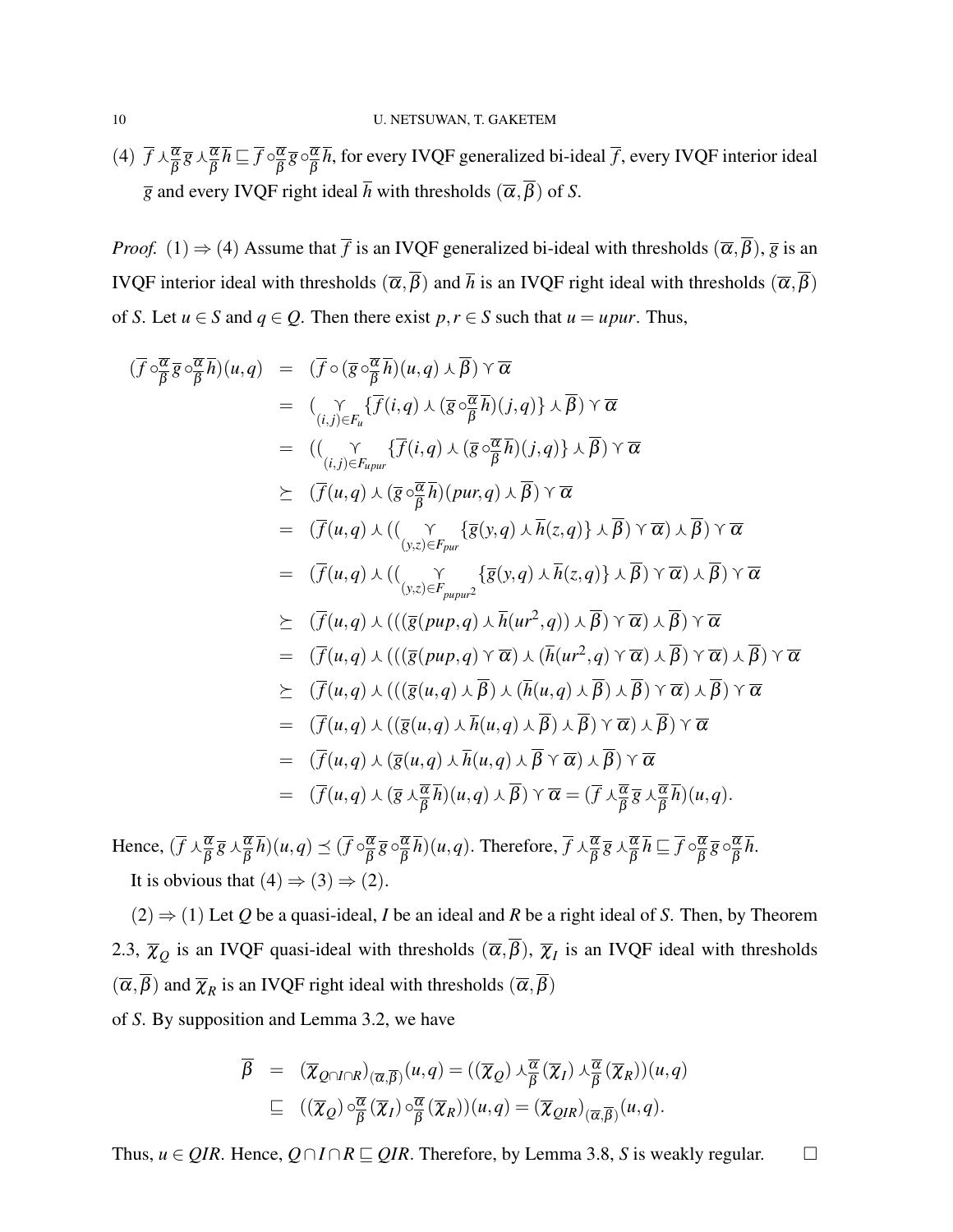### ACKNOWLEDGEMENTS

The authors are greatly appreciate the referees for their valuable comments and suggestions for improving the paper.

### CONFLICT OF INTERESTS

The author(s) declare that there is no conflict of interests.

#### **REFERENCES**

- <span id="page-10-4"></span>[1] S. Abdullah, M. Naeem, B. Davvaz, Characterizations of regular semigroups by interval valued fuzzy ideals with thresholds  $(\overline{\alpha}, \overline{\beta})$ , Ann. Fuzzy Math. Inform. 8(3) (2014), 419-445.
- [2] M. Aslam, S. Abdullah and S. Aslam, Characterization of regular LA-semigroups by interval valued ( $\overline{\alpha}$ ,  $\overline{\beta}$ )fuzzy ideals, Afr. Mat. 25(3) (2014), 501-518.
- <span id="page-10-1"></span>[3] A. Jurio, J.A. Sanz, D. Paternain, J. Fernandez, H. Bustince, Interval-valued fuzzy sets for color image superresolution, in: J.A. Lozano, J.A. Gamez, J.A. Moreno (Eds.), Advances in Artificial Intelligence, Springer ´ Berlin Heidelberg, Berlin, Heidelberg, 2011: pp. 373–382.
- <span id="page-10-2"></span>[4] R. Biswas, Rosenfeld's fuzzy subgroups with interval valued membership functions, Fuzzy Sets Syst. 63(1) (1994), 87-90.
- <span id="page-10-0"></span>[5] H. Bustince, Indicator of inclusion grade for interval valued fuzzy sets. Application to approximate reasoning based on interval valued fuzzy sets, Int. J. Approx. Reason. 23 (1998). 137-209.
- <span id="page-10-6"></span>[6] Y. Feng, D.Tu and H. Li, Interval valued fuzzy hypergraph and interval valued fuzzy hyperopertions, Italian J. Pure Appl. Math. 36 (2016), 1-12.
- [7] T. Gaketem, Interval valued fuzzy alomost bi-ideals. in semigroups, JP J. Algebra Number Theory Appl. 41(2) (2019), 245-252.
- [8] M. Khan, F. Feng, S. Anis and M. Qadeer, Some characterizations of intra-regular semigroups by their generalized fuzzy ideals, Ann. Fuzzy Math. Inform. 5(1) (2013), 97-105.
- [9] K.H. Kim, Interval valued intuitionistic (S<sup>\*</sup>, T<sup>\*</sup>)-fuzzy bi-ideal of semigroup, Sci. Math. Japon. e-2010 (2010), 29-35.
- [10] N. Kuroki, Fuzzy bi-ideals in semigroup, Comment. Math. Univ. St. Paul, 5 (1979), 128-132
- [11] J.N. Mordeson, D.S. Malik and N. Kuroki, Fuzzy semigroup, Springer Science and Business Media, (2003).
- <span id="page-10-3"></span>[12] P. Murugads, A. Arikshnam and M.R. Thriumagal, Interval valued Q-fuzzy ideals generated by an interval valued Q-fuzzy subset in ordered semigorup, Ann. Pure Appl. Math. 13(2) (2017), 211–222.
- <span id="page-10-5"></span>[13] P. Murugads and A. Arikshnam, Characterizations of regular semigroups by interval valued *Q*-fuzzy ideals with thresholds  $(\overline{\alpha}, \overline{\beta})$ , Malaya J. Mat. 1 (2019), 327–338.